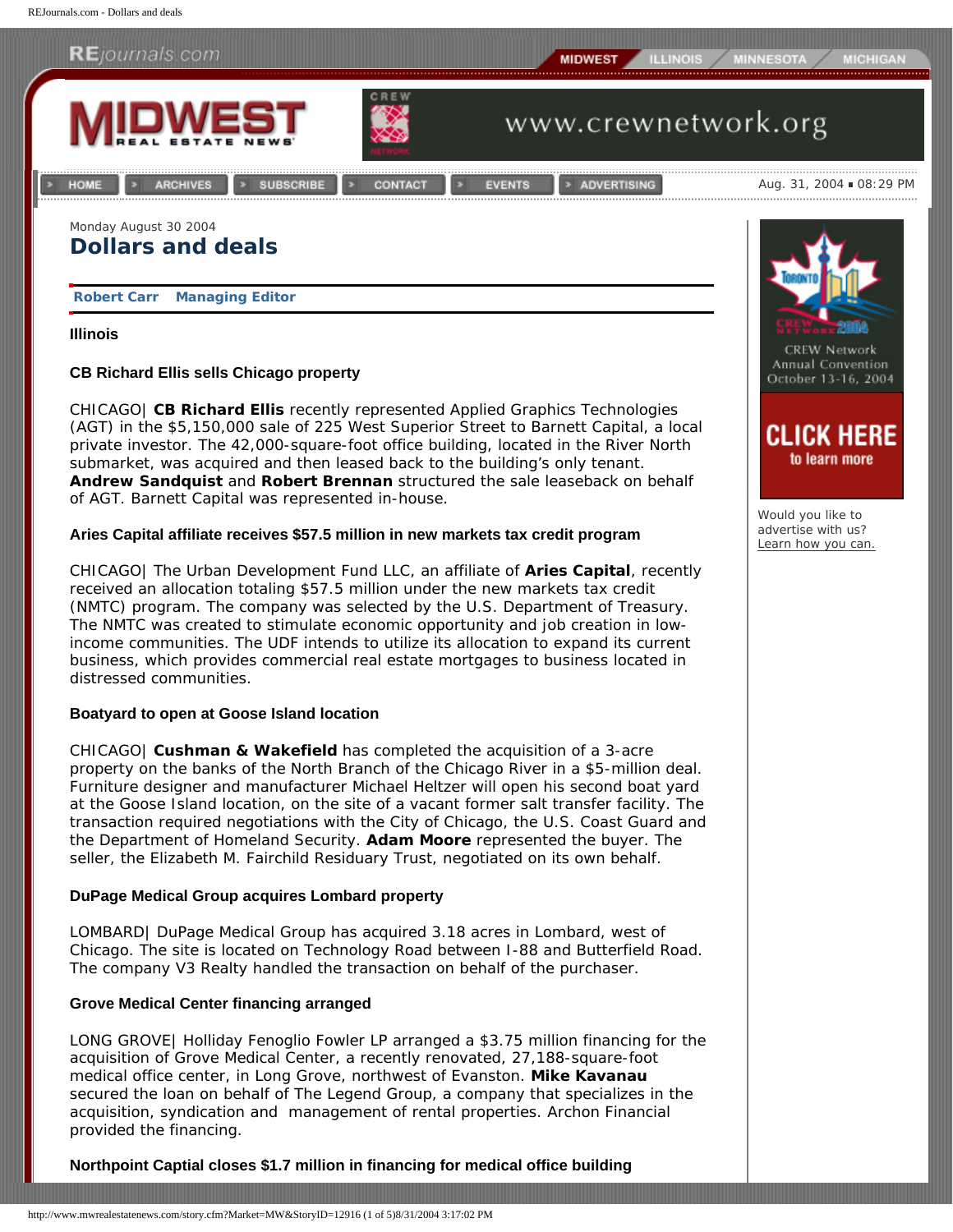NAPERVILLE| **Northpoint Capital – Chicago Inc.** has closed a loan totaling \$1.7 million in permanent fixed rate financing for a medical office building in the Bay Scott Center office park, west of Chicago. **Jeffrey Hadrick** arranged the financing through a Midwest bank.

#### **Schaumburg property sold**

SCHAUMBURG| **Ken Erickson** of **NAI Hiffman** represented Illinois-based developer MTSI LLC in the disposition of 2590-94 Schaumburg Road in Schaumburg, northwest of Chicago. Located near the intersection of Barrington Road and Schaumburg Road, the 7,000 square foot retail center is anchored by Starbucks and Sprint and is situated on a 34,000 square foot site. The property was purchased by a private party as an investment.

## **Philipsborn finances new rental complex**

URBANA| **The Philipsborn Co.** has completed first mortgage financing totaling \$3,350,000 for construction of the Amber Pointe rental apartment complex in Urbana, east of Springfield. The development will eventually consist of 250 one- and two-bedroom units. Philipsborn negotiated the loan through the Federal Home Loan Corp. for the development's owner, an Illinois limited liability company.

### **Indiana**

### **Forest Glen Apartments sold**

ELKHART| **Inland Real Estate Sales Inc.** recently brokered the \$2.7 million sale of the Forest Glen apartments in Elkhart, just west of South Bend. The 118-unit complex was purchased by Dynasty Properties of Illinois. Attorney Bert Bittourna represented the seller, Bristol Park LP.

## **Colliers Turley Martin Tucker completes several Indiana transactions**

INDIANAPOLIS| **Abbe Hohmann** of **Colliers Turley Martin Tucker** represented Small Seed Co. LLC in their purchase of 140 acres of land located on County Road 1600 North, valued at \$1,050,000 from Robert Smith et al. Additionally, Hohmann, along with **Donald Treibic**, represented Columbus Group Partnership II in the sale of 2.06 acres of land at 1455 National Road, in southern Indianapolis, valued at \$1.25 million, to National Road Marketplace LLC. In a separate transaction, **T. Scott Pollom** and **Michael Drew** represented Linwood Apartments LLC in the sale of 120 units located in the Linwood Square Apartments, valued at \$1.4 million, to Jim Candler LLC. **J. Bart Book** and **Todd Vannatta** represented Crossroads Rehabilitation Center Inc. in the purchase of 67,600 square feet of industrial space located at 8302 East 33rd Street, in west Indianapolis, from ProLogis North Carolina LP. Finally, **John Huguenard**, **Patrick Lindley** and **Rebecca Wells** represented Williams Realty 11 LLC in the sale of 141,229 square feet of industrial space located in Post Park, valued at \$5.25 million to SCH Fund.

#### **Kansas**

#### **Merriam apartment complex sold**

MERRIAM| **Phil Brimble** of **Colliers Turley Martin Tucker** represented **Equity Residential** in the sale of a 280-unit apartment complex located at 5100 Foxridge Drive, southwest of Kansas City, to Henderson Group.

## **Minnesota**

**Safe Harbor Properties Exchange closes tenancy in common transaction**

**PLYMOTH| Safe Harbor Properties Exchange**, formed by a joint venture between **The Geneva Org.** and **Upland Real Estate Group Inc.,** closed on a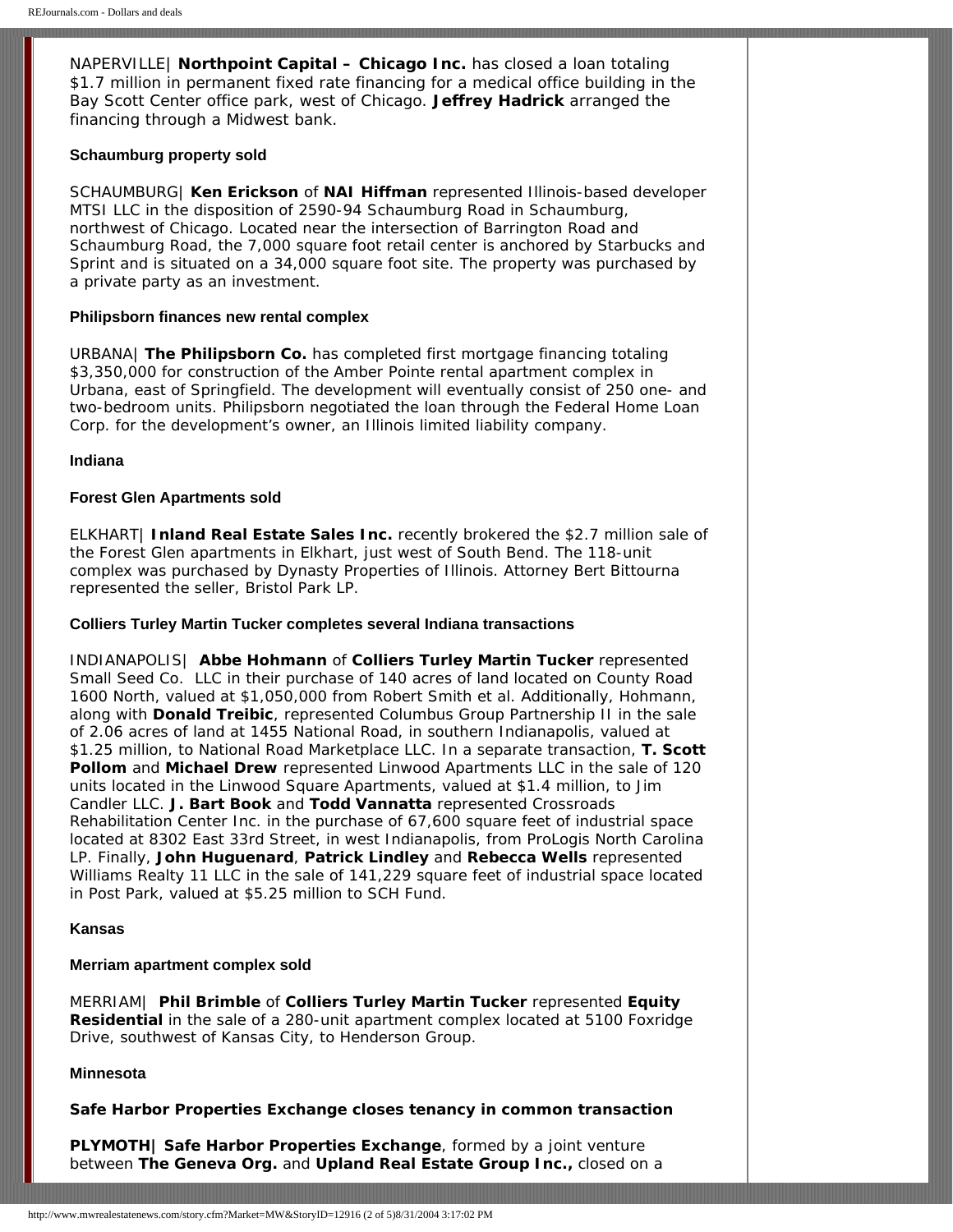syndicated tenancy in common (TIC) structured transaction. The property is the Nicollet Business Center VI, a 50,000 square foot multi-tenant office/showroom building located in Plymouth, in the south central industrial submarket of Minneapolis. It sold for \$3.07 million. The property was developed in 1997 and is located in the south central industrial sub-market of Minneapolis.

## **Colliers Turley Martin Tucker completes Minnesota transactions**

ST. CLOUD| **Tony Kamp**, **Jeff Patterson** and **Steven Fisher** of **Colliers Turley Martin Tucker** represented FAC Acquisitions in the sale of a 167,968 square foot industrial building located at 20 McLeland Road in central Minnesota. The property was valued at \$2.75 million and was sold to Kay/Bern Properties LLC. Additionally, **Edward Engler** and **William Melin** represented Don and Ruth Lucas in the sale of 22 acres located at 16300 Elm Road, west of St. Paul, valued at \$2,489,000, to **Manley Land Development**. In a separate transaction, **Gary Germundsen** represented the seller, Osseo Lumber Center, and the buyer, a consolidated lumber company, in the sale of a 28,464 square foot industrial building located on 13 acres, also west of St. Paul, valued at \$1.8 million.

## **Michigan**

## **Flint apartment community sold**

FLINT| Denver-based United Dominion Realty Trust has sold Sunset Village, located at

352 Bradley in Flint, north of Detroit. The 169-unit apartment community was sold for \$2,550,000. The buyer was Sunset Village LLC. The transaction was negotiated by **Mark Rohr** and **Eric Taylor** of **Hendricks & Partners**.

## **CORE Real Estate Services negotiates sale of South Lyon apartment complex**

SOUTH LYON| **CORE Real Estate Services** has negotiated the sale of Pontrail Apartments, a 192-unit apartment complex located on Pontiac Trail between 10 and 11 Mile Road in South Lyon, northwest of Detroit. The company has also taken over management and is overseeing renovation of the property.

## **Financing arranged for Timber Ridge Apartments in Grand Rapids**

GRAND RAPIDS| Holliday Fenoglio Fowler LP (HFF) arranged a \$7.85 million refinancing for Timber Ridge Apartments, a 180-unit multifamily community in Grand Rapids, located in west Michigan. The property is located at 4345 Timber Ridge Trail in southwest Grand Rapids. **Jon Wood** worked on behalf of Timber Ridge Associates Wyoming LLC to secure the 10-year loan through JP Morgan Mortgage Capital, a conduit lender. Timber Ridge Associates-Wyoming LLC is sponsored by Investment Property Associates Inc. a real estate development firm located in Grand Haven, Michigan.

### **Hendricks & Partners sells two Kalamazoo apartment complexes**

KALAMAZOO| **Hendricks & Partners** has sold University Club at Howard, located at 700 South Howard Street in Kalamazoo, in central Michigan. The 120-unit collegiate housing community was sold for \$17.5 million. The seller was University Club at Howard LLC. The buyer was a national TIC investor. The transaction was negotiated by **Kevin Larimer**, **Paul Dietz** and **John Schmelzle**. Additionally, the same brokers negotiated the sale of Hidden Hills, located at 1302 Emajean Street in Kalamazoo. This community is 120 units and was sold for \$14.9 million.

## **Detroit industrial building sold by Friedman Real Estate Group**

DETROIT| **Friedman Real Estate Group Inc.** negotiated the sale of a 17,200 square foot industrial building at 8830-50 Mark Twain in Detroit. The buyer was Ajamaco, Inc. **Bob Frank** represented the seller, Hubbel Plus LLC, in this transaction.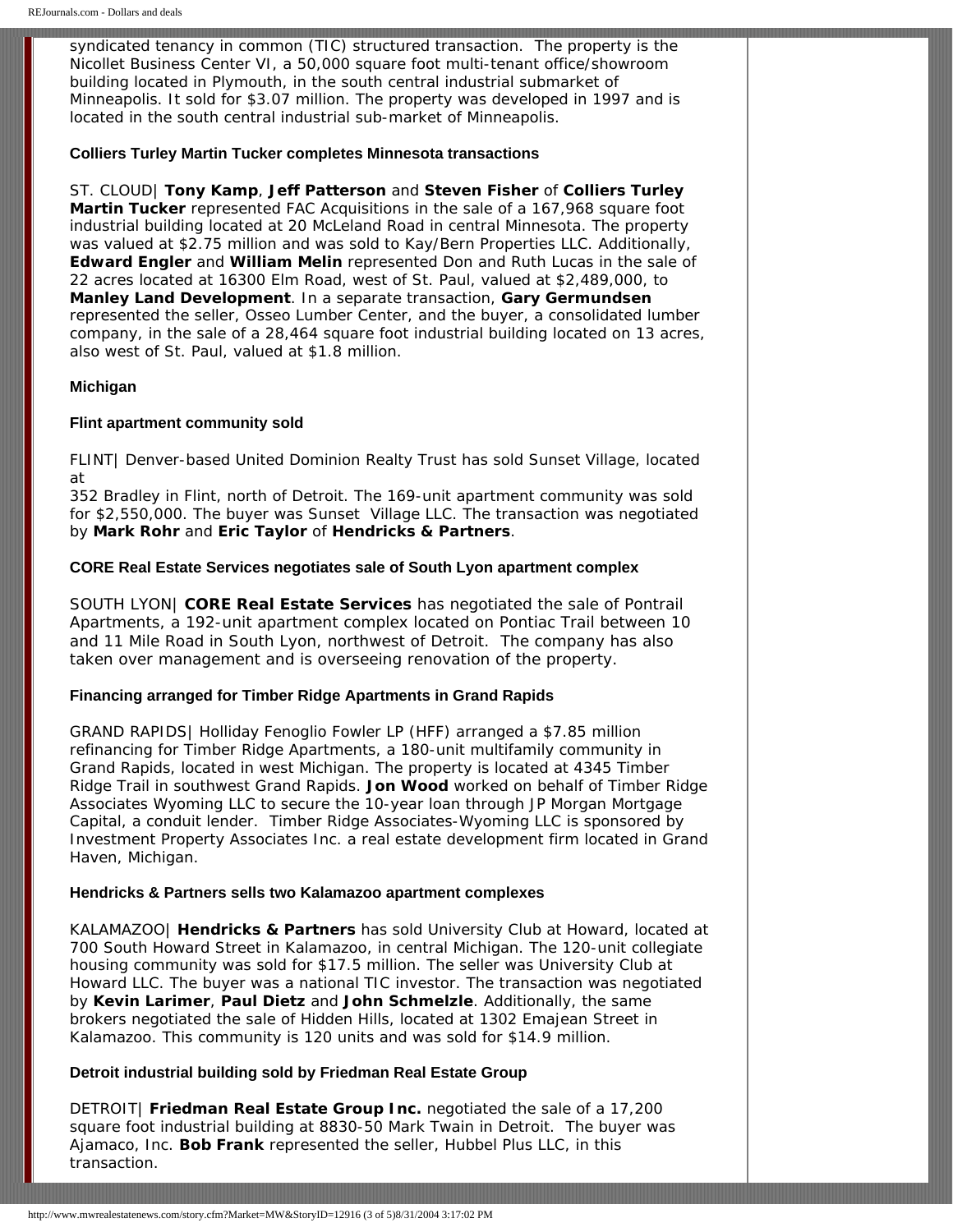## **Southgate office building sold by Signature Associates**

SOUTHGATE| **Signature Associates-ONCOR International** has negotiated the sale of a 90,000 square foot office building located at One Heritage Place in Southgate. **Brad Viergever** and **Gary Sallen** brokered the deal on behalf of both the seller, QP Realty, and the buyer, Ari-El Enterprises Inc. The facility is located along I-75, southwest of Detroit.

#### **Loan complete for first phase of Westland condo project**

WESTLAND| **Larry Harwood** of **iCap Michigan** has closed an \$8.00 million acquisition, development and construction loan for the first phase of a 104-unit attached condominium development in Westland, west of Detroit. The development is being constructed on a 29acre site, consisting of 26 buildings. The financing was provided by Charter One Bank.

#### **Cronheim Mortgage arranges financing for four medical facilities**

GRAND RAPIDS| **Christopher Redzinski** and **David Turley** of **David Cronheim Mortgage Corp.** have arranged \$4.5 million worth of construction and permanent financing for four medical facilities, including one in Grand Rapids, located in west Michigan. The loans were placed on a 10-year term, with a 20-year amortization for the borrower, US Healthcare Properties. The other three buildings are located in Lancaster and Philadelphia, Pennsylvania and Edison, New Jersey. All are occupied by Sweden-based Gambro Healthcare.

### **Rochester Hills industrial space sold**

ROCHESTER HILLS| **Grubb & Ellis Co.** has sold 62,250 square feet of industrial space in Rochester Hills, north of Detroit, to Can-Am Investment. The property was sold by Vultron, a division of Trans Industries. **Dan Labes** and **Geoff Hill** represented the seller in this transaction.

## **Brighton land sold by Grubb & Ellis Co.**

BRIGHTON| **Grubb & Ellis Co.** has sold 1,560 square feet and 1.7 acres in Brighton to John Conely. The property was sold by Richard and Nancy Idzikowski. **Kevin Brady** represented both parties in this transaction.

#### **Missouri**

### **Cozad Commercial completes St. Louis transactions**

ST. LOUIS| **Kelly Nelson** of **Cozad Commercial Real Estate Ltd.** represented buyer Rent Management LLC in the purchase of a 100,000 square foot building located at 401 Marshall Road in Valley Park, southwest of St. Louis. Nelson also represented Buyer Midland Center, LLC in the purchase of a 15,000 square foot freestanding retail building in University City. She then represented the lessor in securing tenant Family Dollar in 8,000 square feet with a 10-year lease.

## **Ohio**

### **Capstone Realty Advisors acquires Mortgage Co. of Kentucky**

CLEVELAND| **Capstone Realty Advisors** has acquired **Mortgage Co. of Kentucky**  from Banker Financial Group Inc. The deal closed on Aug. 6.

#### **Salemview sells in Dayton**

DAYTON| **Hendricks & Partners** has sold Salemview, a 59-unit community is located at 112-120 Shaw Avenue in Dayton. The seller was Anthony Foux and Darryl Zimmerman of Los Angeles. The buyer was Cincinnati-based **Downtown**